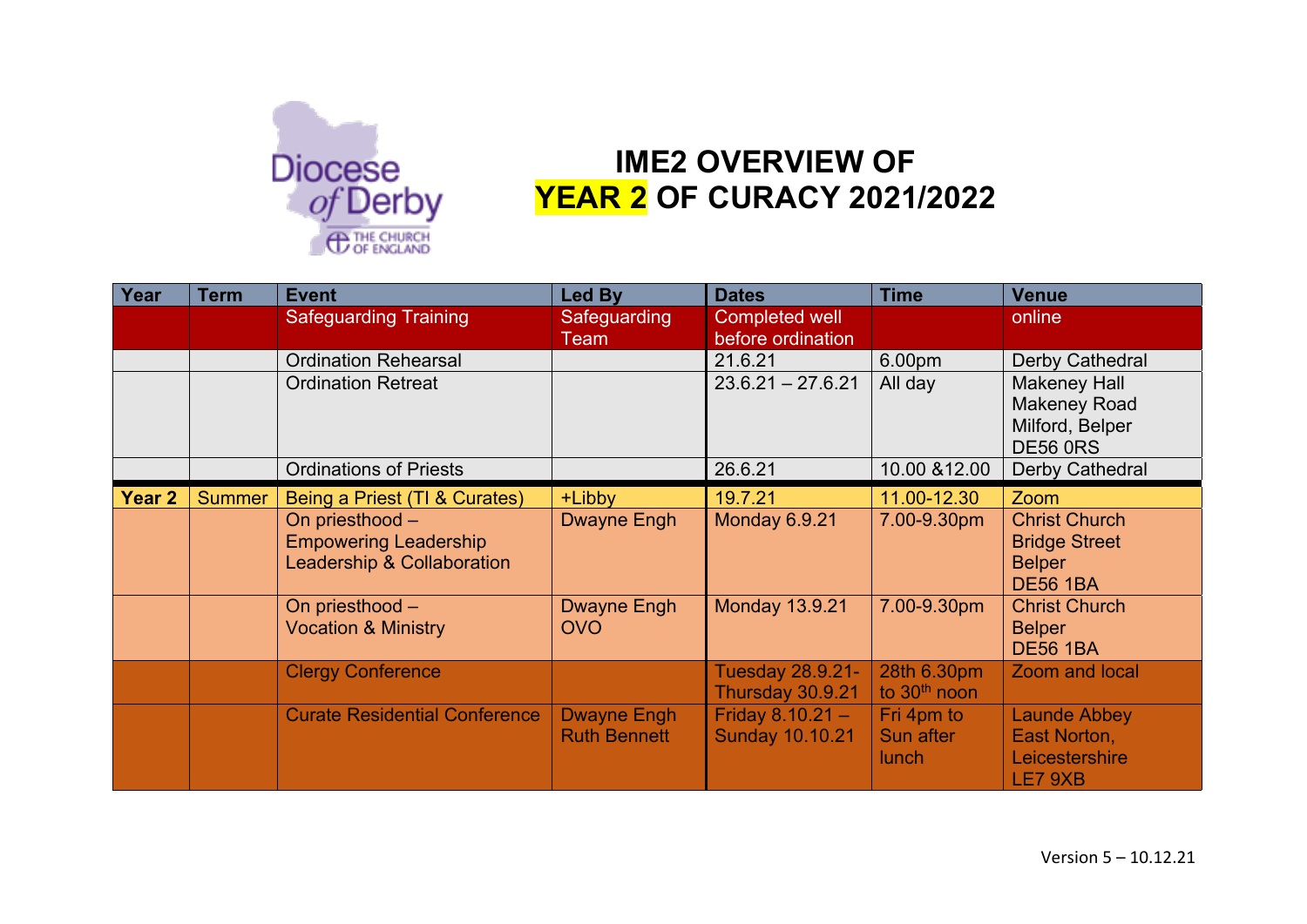|               | Interfaith $-$<br>Mosque, Temple, Gurdwara                                                     | <b>Dwayne Engh</b><br>Iman/Priest                                     | Thursday 4.11.21                          | 9.45-2.00                        | The Open Centre<br>152 Pear Tree Road,<br>Derby<br><b>DE23 6QD</b>                                                                 |
|---------------|------------------------------------------------------------------------------------------------|-----------------------------------------------------------------------|-------------------------------------------|----------------------------------|------------------------------------------------------------------------------------------------------------------------------------|
|               | <b>Pioneering &amp; Fresh</b><br><b>Expressions</b>                                            | <b>Jason Kennedy</b>                                                  | Saturday 6.11.21                          | 10.00-4.00                       | <b>St Barnabas Centre</b><br><b>Pilsley Road</b><br><b>Danesmoor</b><br><b>Chesterfield</b><br><b>Derbyshire</b><br><b>S45 9BU</b> |
|               | Weddings $-$<br>Theology & the law                                                             | <b>Karen Hamblin</b><br>The Registrar?                                | <b>Monday 8.11.21</b>                     | 7.00-9.30pm                      | Zoom                                                                                                                               |
|               | <b>Models of Leadership</b>                                                                    | <b>James</b><br>Lawrence                                              | Thursday<br>25.11.21                      | 7.00-9.30pm                      | Zoom                                                                                                                               |
|               | <b>4 Portfolio Reflections DUE</b>                                                             |                                                                       | 17.1.22                                   | DUE by noon                      |                                                                                                                                    |
|               | <b>Portfolio Surgery (OPTIONAL)</b>                                                            |                                                                       | 22.1.22                                   | 10.00-2.00pm                     | <b>Church House</b>                                                                                                                |
| <b>Spring</b> | <b>Inspiring Everyday Faith</b>                                                                | <b>Nick Shepherd</b>                                                  | Thursday 3.2.22                           | 7.00-9.30pm                      | Zoom                                                                                                                               |
|               | <b>Creating a Witnessing Church</b><br>Host: Emmanuel, Swadlincote                             | <b>Jason Kennedy</b><br><b>Patrick Douglas</b><br><b>Mike Firbank</b> | Saturday 12.2.22                          | 9.30-3.30                        | <b>Emmanuel Church</b><br>Hall, Church Street,<br>Swadlincote<br><b>DE11 8IF</b>                                                   |
|               | <b>Interim Reports DUE</b><br>(TI, Lay Person, Schools<br>Representative, Self-<br>Evaluation) | <b>Curate</b>                                                         | 1.3.22                                    | DUE by noon                      |                                                                                                                                    |
|               | <b>Curate Residential Conference</b><br>(Beginning of School Holiday)                          | <b>Dwayne Engh</b><br><b>Sandra Cobbin</b>                            | Friday 18.3.22 -<br><b>Sunday 20.3.22</b> | Fri 4pm to<br>Sun after<br>lunch | <b>Launde Abbey</b><br>East Norton,<br>Leicestershire<br>LE7 9XB                                                                   |